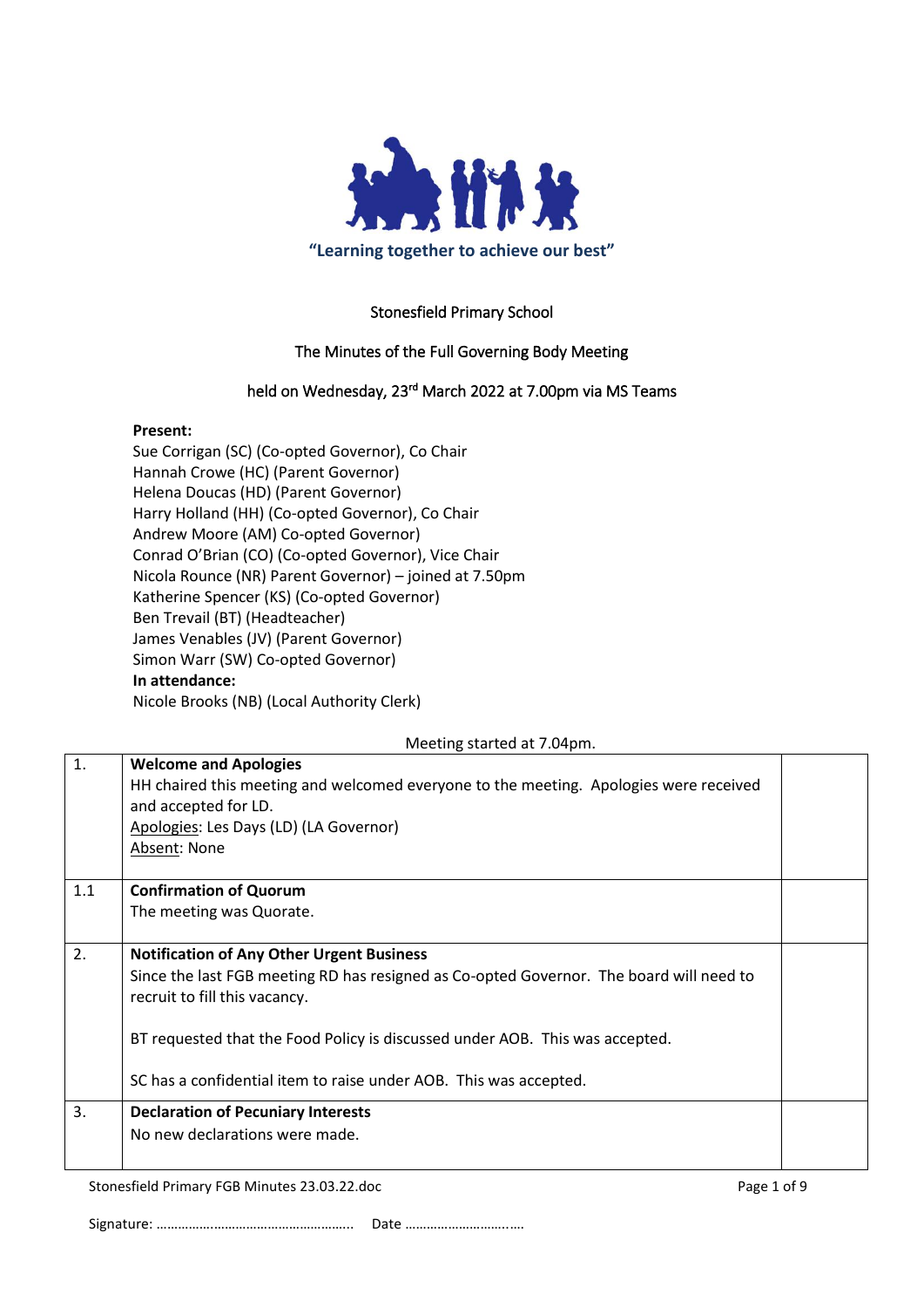| 4. | Review of the Minutes of the Last Meeting (9 <sup>th</sup> February 2022)                      |           |
|----|------------------------------------------------------------------------------------------------|-----------|
|    | The minutes of the last FGB meeting were reviewed. They were agreed to be a true and           |           |
|    | accurate record of the meeting, to be signed by the chair and filed at the school.             | <b>SC</b> |
|    |                                                                                                |           |
|    | 4.1 Matters Arising - the actions were reviewed and updated in the actions log at the end of   |           |
|    | the minutes.                                                                                   |           |
|    |                                                                                                |           |
|    | Section 106 funding - Kevin Griffin (KG) from OCC has confirmed that this pot of money is      |           |
|    | secure until 2027. Total amount is £123,438. It is to be spent on capital project only, and it |           |
|    |                                                                                                |           |
|    | must be a minimum spend of £20K. Payment for the biomass boiler is not an option.              |           |
|    | The school needs to put a plan together.                                                       |           |
|    | Upgrading the EY outdoors space and making designated car parking space at the front of        |           |
|    | the school could be an option.                                                                 |           |
|    | Governor question - what about replacing the Terrapin building?                                |           |
|    | BT explained that the Terrapin building is in reasonable condition. To replace it would cost   |           |
|    | in the region of £500,000. More funds than they have. OCC have already stated that if this     |           |
|    | building does need to be replaced they would pay for it. With current pupil numbers, there     |           |
|    | is no real case for replacement or expansion of classrooms.                                    |           |
|    | KG has stated that there is no real rush to spend this money.                                  |           |
|    | AM suggested that governors look at the significant challenges the school is likely to face    |           |
|    | over the next 10 years and spend time looking at what might be needed to benefit the           |           |
|    | school.                                                                                        |           |
|    | Some of this discussion is recorded under confidential minutes.                                |           |
|    | The governors decided to set up a sub-committee to compile an initial list of ideas.           |           |
|    |                                                                                                |           |
|    | Sub-committee members are: BT, HD, HC, SW                                                      |           |
|    |                                                                                                |           |
|    | Boiler quote - BT reported that he is keen to accept the quote. The firm have come             |           |
|    | recommended by another school. The quote if for a 1-year maintenance contract so it isn't      |           |
|    | a long term commitment.                                                                        |           |
|    | There were no objections to BT accepting this quote.                                           | <b>BT</b> |
|    | Action: BT set up a 1 year maintenance contract                                                |           |
|    |                                                                                                |           |
|    | Governor monitoring visits                                                                     |           |
|    | Governor question – Can BT remind governors why a monitoring visit has to take place this      |           |
|    | term?                                                                                          |           |
|    | BT explained the driver for governor monitoring and how important it is on a general basis,    |           |
|    | but also with the input into the OCC strategy meetings (for reviewing the action plan) and     |           |
|    | Ofsted inspections.                                                                            |           |
|    |                                                                                                |           |
|    | SC needs to book a safeguarding / H&S visit and will need COB to attend with her for the       |           |
|    | H&S part.                                                                                      | COB/SC    |
|    | Action: COB and SC to book a monitoring visit date.                                            |           |
|    |                                                                                                |           |
| 5. | HT Report $-$ loaded to the hub prior to the meeting                                           |           |
|    | BT spoke about how the half termly rapid action plan is available for governors to see and     |           |
|    | that they should refer to this during monitoring visits to see and evidence the work and       |           |
|    | impact of the targets that have been set.                                                      |           |
|    | Last term was affected a lot by Covid cases, but they still managed to achieve a lot.          |           |
|    | Stonesfield Primary FGB Minutes 23.03.22.doc<br>Page 2 of 9                                    |           |
|    |                                                                                                |           |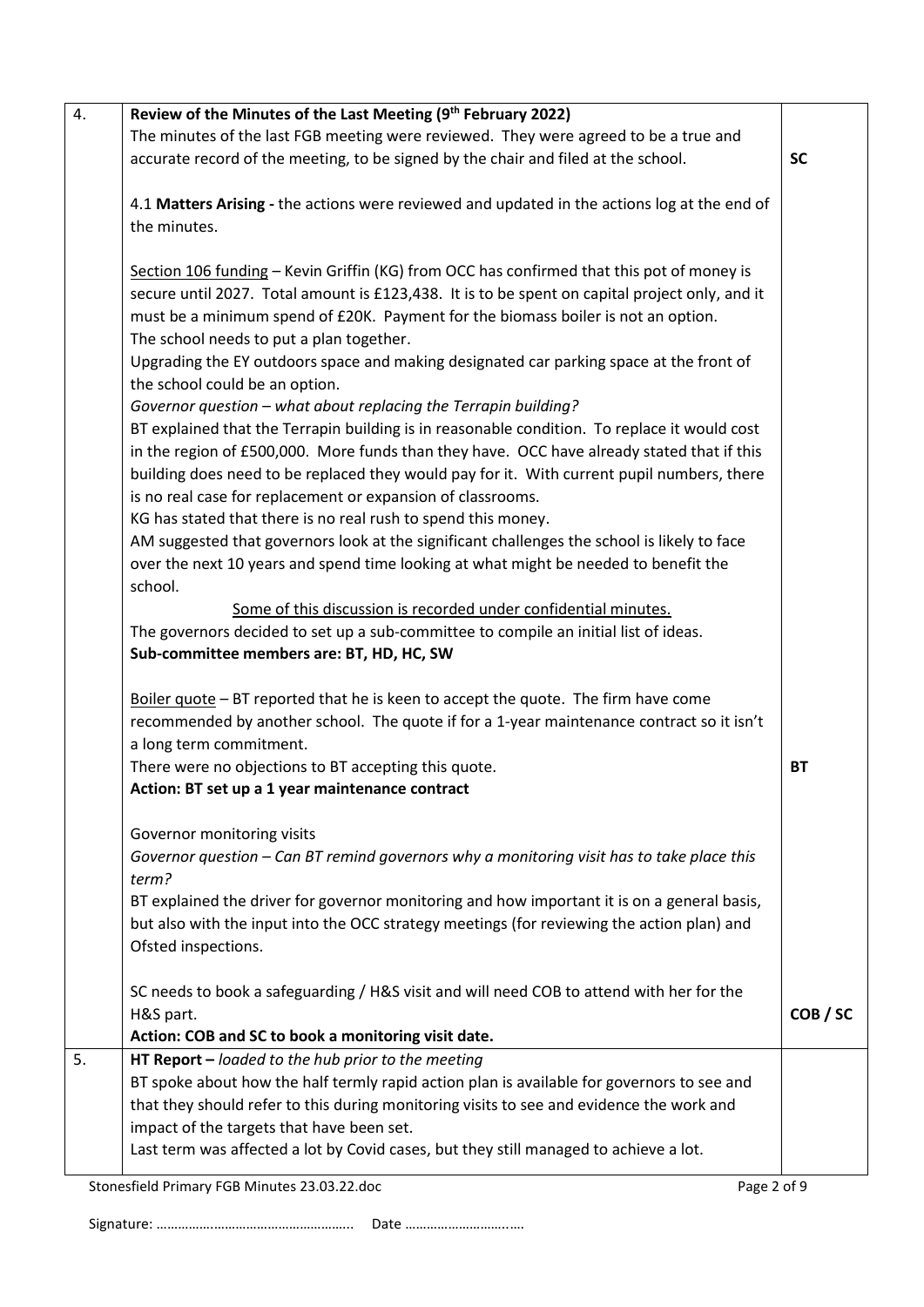| Staff CPD for maths - mostly around assessment strategies / a lot of work on SEN, how to                                   |  |
|----------------------------------------------------------------------------------------------------------------------------|--|
| cater / adapt for SEN pupils.<br>Ongoing work on how to challenge pupils. Planning for children at more able and less able |  |
| ends of ability.                                                                                                           |  |
| Writing - continuing to provide challenge in writing across the curriculum.                                                |  |
| Phonics - work carried out to assess for a new phonics scheme. The school is currently                                     |  |
| carrying out due diligence to understand all costs involved in different scheme options.                                   |  |
| BT will have the next data drop available to report at the next FGB meeting.                                               |  |
| Attendance was discussed at the P&S committee meeting and a separate report has been                                       |  |
| loaded to the meeting folder on the hub.                                                                                   |  |
| Spring term 1 attendance = 85.8% (affected by Covid absence)                                                               |  |
| The normal target is 97% and the school usually reaches 96%.                                                               |  |
| Spring term 2 so far has started well and is at 97%.                                                                       |  |
| Disadvantaged and SEN pupils are continuing to be most affected by absence. BT is                                          |  |
| regularly sending out the attendance message to parents.                                                                   |  |
| There have been no complaints since the last FGB meeting.                                                                  |  |
| Governor question - Re: attendance data table. The Covid related absence is not recorded                                   |  |
| under Spring 1 and 2 terms. Can BT provide further information?                                                            |  |
| BT stated that in the Autumn term Covid absence had a special code. That code is no longer                                 |  |
| in use, and he cannot separate Covid absence from other authorised illness absence now.                                    |  |
| He did confirm that nearly all of the authorised absence was due to Covid and that the                                     |  |
| remaining number (approx. 2% of cases) were sickness bug or similar.                                                       |  |
| Confidential discussion recorded                                                                                           |  |
| Governor support - JV thanked BT for the message he sent out to parents regarding                                          |  |
| punctuality on morning arrival at school. He has observed that more pupils are arriving for                                |  |
| an 8.45am start now.                                                                                                       |  |
| BT acknowledged this - he reiterated that school starts at 8.45am and children should be in                                |  |
| school at that time. Ofsted will notice if pupils are still turning up at 9am.                                             |  |
| <b>Staffing</b>                                                                                                            |  |
| BT gave an update on the staffing news from the HT report. It has been challenging trying to                               |  |
| recruit to the vacancies. One of the school admin team has resigned so BT is now recruiting                                |  |
| to replace that staff member too.                                                                                          |  |
| NR joined the meeting at 7.45pm                                                                                            |  |
| Confidential discussion recorded                                                                                           |  |
| BT invited question on the HT report.                                                                                      |  |
| Governor comment - It is noted that the data table showing attainment for Pupil Premium                                    |  |
| and SEND pupils is very red - but they are aware that it is being addressed.                                               |  |
|                                                                                                                            |  |

Stonesfield Primary FGB Minutes 23.03.22.doc example 3 of 9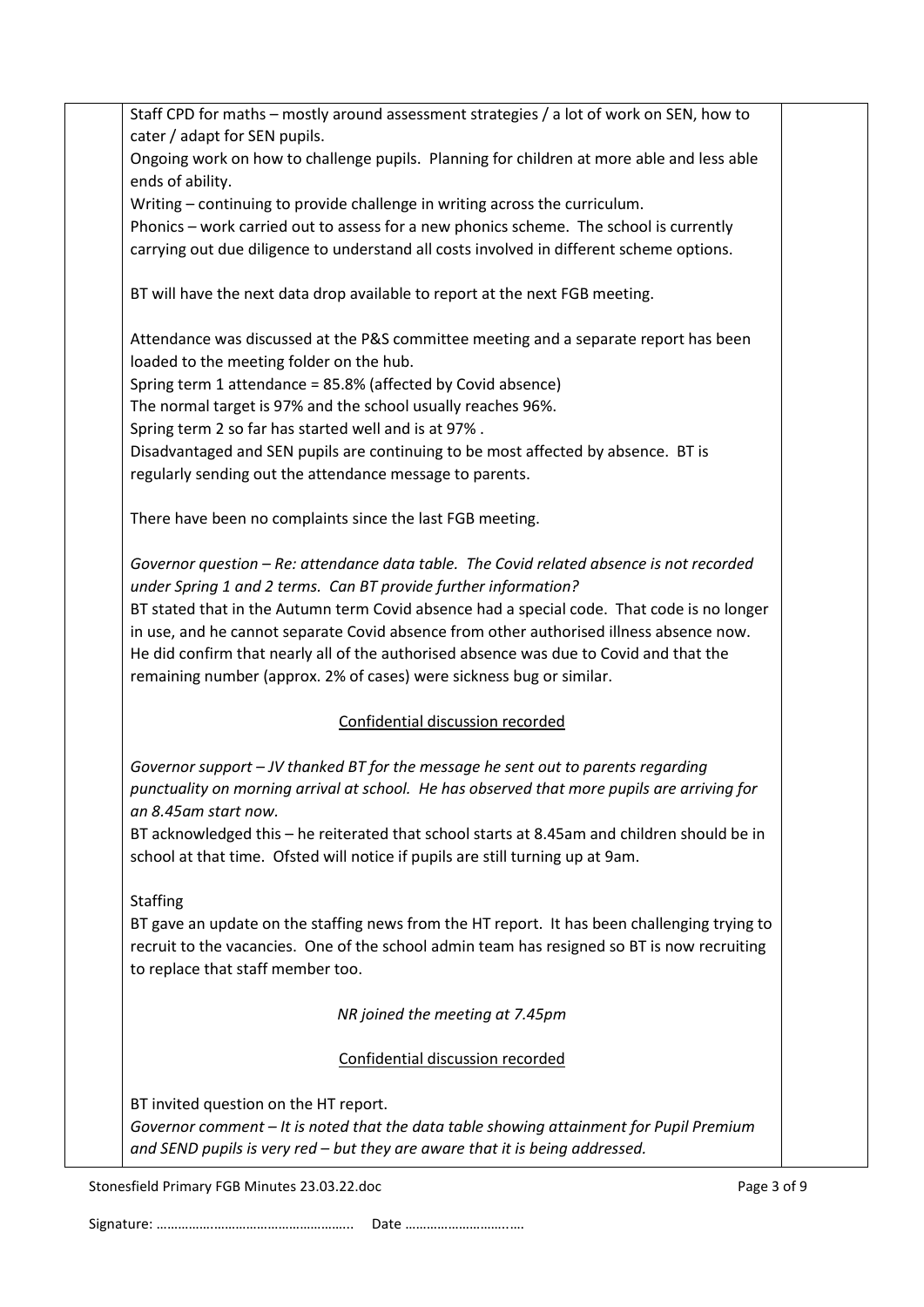|    | BT informed the GB that the parents evenings went very well and thanked HC for her help                                                                          |  |
|----|------------------------------------------------------------------------------------------------------------------------------------------------------------------|--|
|    | and assistance directing parents to the correct rooms.                                                                                                           |  |
|    |                                                                                                                                                                  |  |
|    | Governor question - on behaviour and exclusions data. Is the situation with behavioural                                                                          |  |
|    | incidences improving?                                                                                                                                            |  |
|    | Part of this discussion is recorded under confidential minutes                                                                                                   |  |
|    | BT reported that it has improved. The data for Spring term 1 shows isolated incidences with                                                                      |  |
|    | different pupils, and the same for the 1 incidence so far in Spring term 2.                                                                                      |  |
|    |                                                                                                                                                                  |  |
|    |                                                                                                                                                                  |  |
| 6. | <b>Policies to review:</b>                                                                                                                                       |  |
|    | Cover sheet for policies                                                                                                                                         |  |
|    | This was reviewed and discussed at the FRHS meeting. The purpose of the sheet is to                                                                              |  |
|    | capture the key changes of the policy and to show the implications of any equality issues. It                                                                    |  |
|    | shows that the school is making the required considerations in line with their equality policy.                                                                  |  |
|    | In addition, AM has also sent an equality impact risk assessment to BT.<br>The governors shared their feedback and discussed where the sheet should be situated. |  |
|    | It was agreed to include the next review date on the sheet and to keep it with the policy as                                                                     |  |
|    | the new front page.                                                                                                                                              |  |
|    | Decision made - Cover sheet adopted with proposed amendments.                                                                                                    |  |
|    |                                                                                                                                                                  |  |
|    | <b>SEN policy</b>                                                                                                                                                |  |
|    | Governor question - the policy refers to the GB having a general responsibility for SEN, but it                                                                  |  |
|    | does not state that there is a designated SEN governor.                                                                                                          |  |
|    | There was a short discussion. The GB agreed that the wording should change to make the                                                                           |  |
|    | governor responsibility clearer.                                                                                                                                 |  |
|    | Action: Under 'roles and responsibilities' to change the word 'representative' to 'lead                                                                          |  |
|    | governor' and to name the lead governor alongside the SEN staff lead. Stress that the GB                                                                         |  |
|    | has general overview, but a nominated lead governor is in place.                                                                                                 |  |
|    | Accessibility plan - the physical aspect around school is to be assessed during the next H&S                                                                     |  |
|    | walk. This will take place on the $4th$ April at 5.30pm – HC is welcome to join this walk if she is                                                              |  |
|    | available.                                                                                                                                                       |  |
|    |                                                                                                                                                                  |  |
|    | Governor question - Have all the new staff met the SENCo?                                                                                                        |  |
|    | BT advised that both of the new TAs have met the SENCo. The new class teacher who is due                                                                         |  |
|    | to start after Easter will have met her prior to her start date.                                                                                                 |  |
|    | Decision made - Policy approved                                                                                                                                  |  |
|    |                                                                                                                                                                  |  |
|    | Visitors in school policy                                                                                                                                        |  |
|    | Governor question - Escorting visitors around school, does Stonesfield do this?                                                                                  |  |
|    | BT replied that regular visitors (i.e. volunteers) who are fully vetted and inducted usually                                                                     |  |
|    | make their own way to the classroom they are visiting.                                                                                                           |  |
|    | External visitors / one off visitors are escorted around the school. In fact, all visitors have to                                                               |  |
|    | be escorted to at least the hall due to the door security measures that are in place.                                                                            |  |
|    |                                                                                                                                                                  |  |
|    | Governor question - Governors have a standard DBS check but not an enhanced check. Is                                                                            |  |
|    | this satisfactory for governor monitoring visits for example?                                                                                                    |  |
|    | BT understands that governors are with a member of staff during their visits, they don't                                                                         |  |
|    | have unsupervised access, so he believes this is satisfactory.                                                                                                   |  |
|    |                                                                                                                                                                  |  |
|    |                                                                                                                                                                  |  |

Stonesfield Primary FGB Minutes 23.03.22.doc Page 4 of 9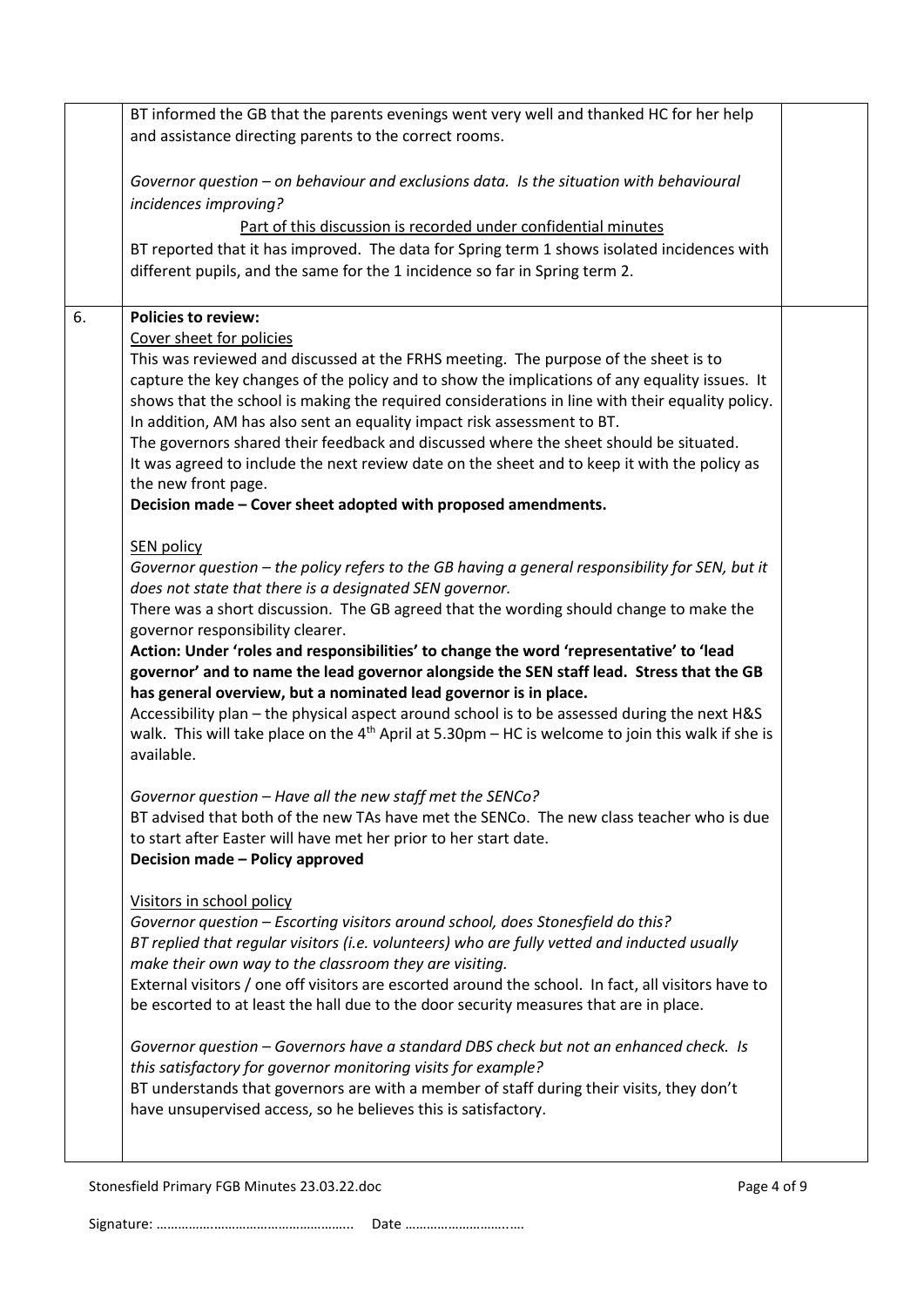| Governor question - What is a staff suitability form?                                            |       |
|--------------------------------------------------------------------------------------------------|-------|
| BT explained that it is a self-declaration form that anyone involved with reception class        |       |
| children need to complete and sign as per the KCSIE guidelines. The admin team deal with         |       |
| this.                                                                                            |       |
| HC advised that she is a volunteer in that class but has not been asked to complete one.         |       |
| Action: Staff suitability forms to be completed by all adults who are involved in Oak Class      | BT/   |
| - priority (BT to speak with the admin team ASAP).                                               | Admin |
| Decision made - policy approved                                                                  | team  |
|                                                                                                  |       |
|                                                                                                  |       |
| <b>Accessibility policy</b>                                                                      |       |
| BT has gained information from Jane Elvidge at Oxfordshire School Inclusion Team (OXSIT)         |       |
| and has added a range of known disabilities to the school information.                           |       |
| BT has not entered the date that the school has been at the current location because he          |       |
| does not know this.                                                                              |       |
| HH stated that the school moved in it's entirety to the current location in 1986.                |       |
|                                                                                                  |       |
| BT explained that the policy has 3 aspects:                                                      |       |
| • Physical accessibility (governors monitor via H&S walks)                                       |       |
| • Curriculum access (governors monitor via SEN monitoring visits)                                |       |
| • Written information                                                                            |       |
| Decision made - policy approved                                                                  |       |
|                                                                                                  |       |
| <b>Governor visits policy</b>                                                                    |       |
| BT has removed the governor visits form and replaced with the governor monitoring form.          |       |
| It is more appropriate for the nature of the governor visits and that governors have a           |       |
| specific purpose during their visits to school.                                                  |       |
| There was a short discussion around highlighting governor responsibility for safeguarding in     |       |
| this policy.                                                                                     |       |
| Action: It was agreed to add: "Note and report any safeguarding issues to the school".           |       |
| Decision made - policy approved with amendment.                                                  |       |
| Toilet policy                                                                                    |       |
| This policy has been brought about following a recent complaint by a parent. The policy has      |       |
| been adapted from the Bladder and Bowel Society.                                                 |       |
|                                                                                                  |       |
| BT would like the correct balance between children having access for a toilet break but at       |       |
| the same time promoting responsibility for bodily function awareness.                            |       |
| The governors discussed this. It was agreed that there are often good reasons why some           |       |
| children wish for more privacy when they go to the bathroom. If a child has an anxiety           |       |
| about this, they can often refuse to go at school which can end in infection and other issues.   |       |
| Governor question - Has the school carried out a pupil voice on this subject?                    |       |
| BT has not done this so far. He did explain that there is a disabled toilet on site that offers  |       |
| privacy and that years 5 and 6 pupils do have access to this. If there is a particular issue for |       |
| any child in school then they would be able to access this toilet also rather than the           |       |
| cloakroom toilets.                                                                               |       |
| Decision made - Policy was approved                                                              |       |
|                                                                                                  |       |
|                                                                                                  |       |
|                                                                                                  |       |
|                                                                                                  |       |
|                                                                                                  |       |
|                                                                                                  |       |

Stonesfield Primary FGB Minutes 23.03.22.doc Page 5 of 9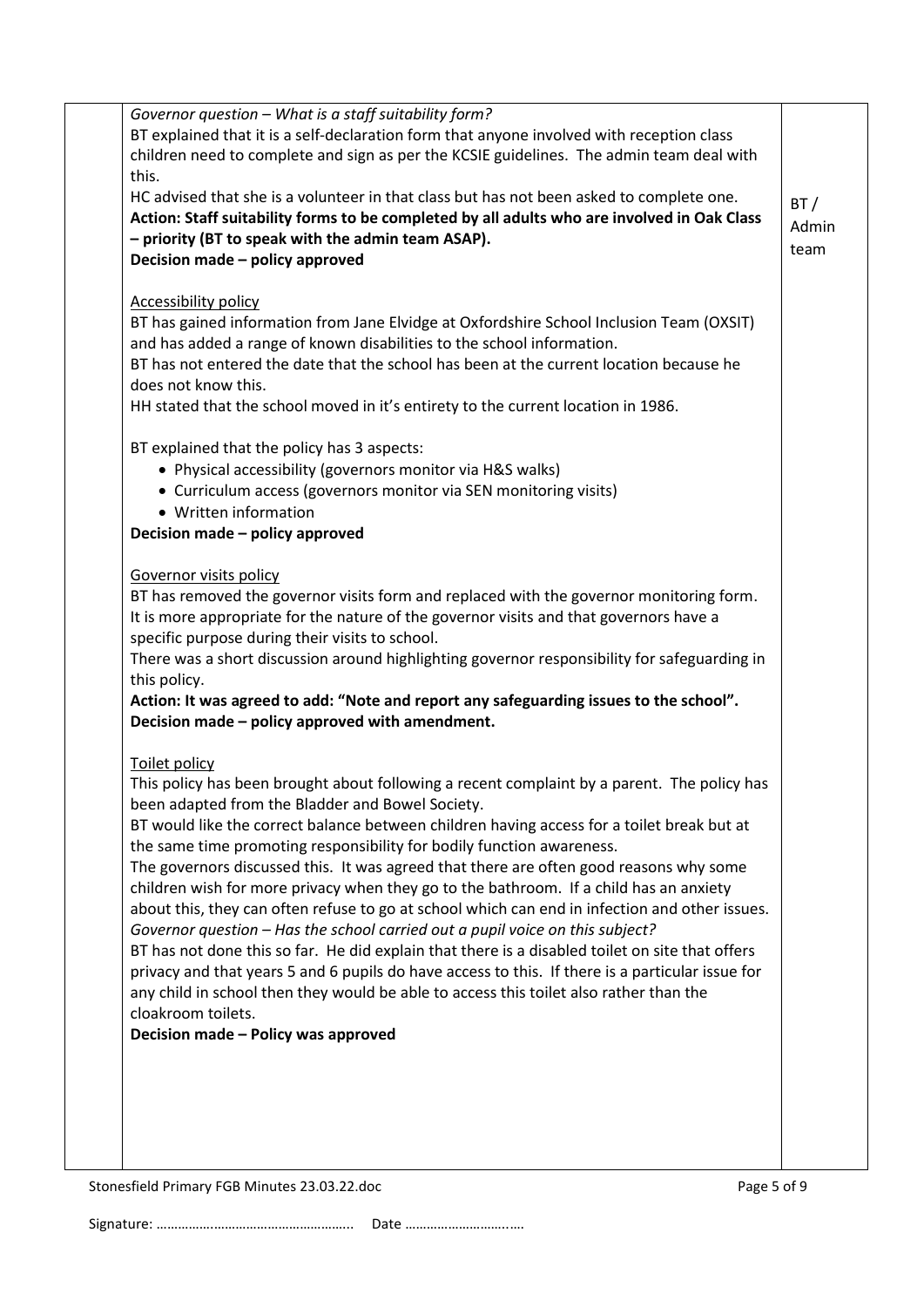|     | <b>Committee reports</b>                                                                                                |            |
|-----|-------------------------------------------------------------------------------------------------------------------------|------------|
|     | Finance, Resource, Health & Safety (FRHS) the meeting minutes were loaded to the hub                                    |            |
|     | prior to the meeting                                                                                                    |            |
|     | SC pointed out that during the FRHS meeting the members discussed the results of the anti-                              |            |
|     | bullying survey but this has not been included in the minutes. COB confirmed that this was                              |            |
|     | discussed and that he would add this to the minutes.                                                                    |            |
|     | SC added that the results of the anti-bulling survey have been loaded to the FRHS meeting                               |            |
|     | folder for 2 <sup>nd</sup> March 2022 and are available for governors to read.                                          |            |
|     |                                                                                                                         |            |
|     | End of year budget position – BT reported that the budget is looking healthy and there may                              |            |
|     | even be a surplus. Income has increase by approximately £50K due to the increased pupil                                 |            |
|     | numbers.                                                                                                                |            |
|     | Savings have also been made with recruitment of new staff to replace those who have left                                |            |
|     | and were on higher pay bands. BT has been able to increase the hours for part time staff to                             |            |
|     | work 2.5 days per week so that all staff are now in on a Wednesday, and they can all be                                 |            |
|     | present for team meetings.                                                                                              |            |
|     | BT and the school bursar have made a start on the budget setting.                                                       |            |
|     | The other discussions from the committee meeting have been covered under agenda items                                   |            |
|     | at this meeting.                                                                                                        |            |
|     |                                                                                                                         |            |
|     | NR advised that she has not yet produced the terms of reference for the financial modelling                             |            |
|     | exercise. She will aim to get this circulated by the end of this week. The exercise is to look                          |            |
|     | at the current staffing model and carry out a costing exercise looking at different structures                          |            |
|     | to help guide financial projections and future staff planning requirements for the school.                              |            |
|     | BT explained that he has made a start on this. There is not a great deal of movement with                               |            |
|     | the current arrangements, but some positive changes can be implemented.                                                 |            |
|     | Action: Circulate to FRHS committee members for review (NR)                                                             | <b>NR</b>  |
|     |                                                                                                                         |            |
|     | <b>Curriculum</b> – the meeting minutes were loaded to the hub prior to the meeting                                     |            |
|     |                                                                                                                         |            |
|     | There were no questions asked.                                                                                          |            |
|     | BT did add that the mid-year reviews for Pupil Premium, Sports Premium and Covid catch-up                               |            |
|     | programme have all taken place.                                                                                         |            |
|     |                                                                                                                         |            |
| 8.  | Safeguarding-                                                                                                           |            |
|     | Governor safeguarding training has already been discussed this meeting. HH is booked to                                 |            |
|     | attend Governor Safeguarding training in April. All governors are up to date and BT will                                |            |
|     | prompt when training needs to be renewed / refreshed.                                                                   |            |
|     | Prevent training is something that all governors need to complete so please do this if you<br>have not already done so. |            |
|     | Action: Complete Prevent training if not already completed (ALL)                                                        | <b>ALL</b> |
| 9.  | <b>Parental engagement</b>                                                                                              |            |
|     | Governors asked when parental engagement forums would take place?                                                       |            |
|     | BT advised the board that he intends to get forums dates booked soon. The annual parent                                 |            |
|     | survey is usually done this time of year, so he will circulate the survey by the Easter break                           |            |
|     | and then book in forum dates when he has reviewed the results.                                                          |            |
|     | Action: Parent survey to be circulated by Easter break. (BT)                                                            |            |
|     |                                                                                                                         | <b>BT</b>  |
| 10. | Health & Safety - including Covid-19                                                                                    |            |
|     | HH was unable to book onto the Chairs & HTs briefing last week so he missed the Covid                                   |            |
|     | update.                                                                                                                 |            |

Stonesfield Primary FGB Minutes 23.03.22.doc Page 6 of 9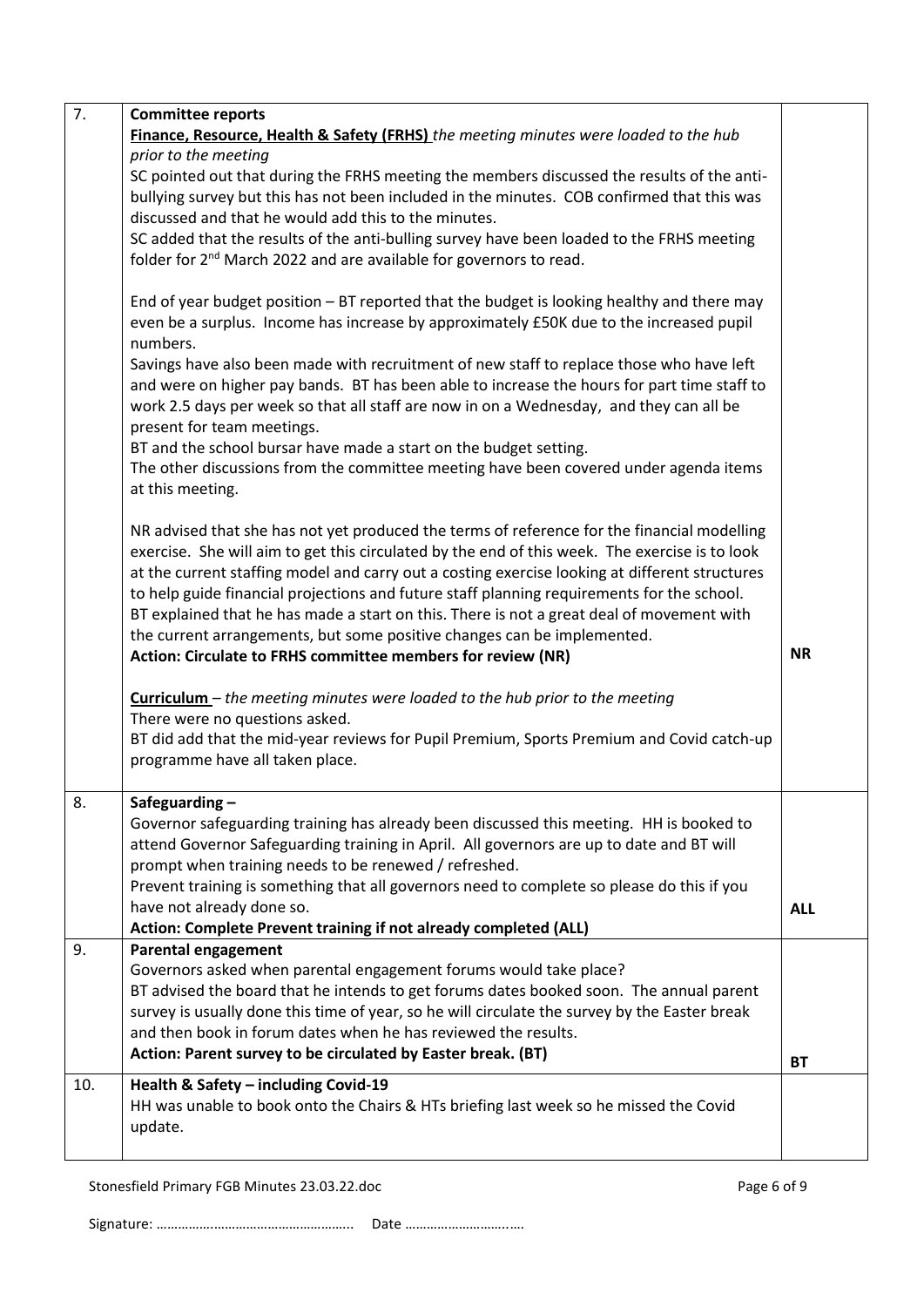|     | Covid cases in general are on the rise. Cases seem to be in concentrated pockets in some<br>schools but not others.                                                                                                                                                                                                                                            |    |
|-----|----------------------------------------------------------------------------------------------------------------------------------------------------------------------------------------------------------------------------------------------------------------------------------------------------------------------------------------------------------------|----|
|     | BT confirmed that the actions that were identified I the annual H&S audit have now all been<br>addressed and completed. There are some potential remedial pieces of work that need to<br>be discussed and BT will bring this to the next FRHS committee meeting.                                                                                               |    |
|     | H&S training is up to date. The school have signed up to Smartlog - an online tool that<br>covers the majority of training that all staff need to do. Staff are assigned the courses they<br>need to do.                                                                                                                                                       |    |
|     | The ash tree on school grounds has now come down on advice from a tree surgeon. The<br>next tree survey will take place in June.                                                                                                                                                                                                                               |    |
|     | The next H&S walk has been booked in.                                                                                                                                                                                                                                                                                                                          |    |
|     | Governor question - Has the school carried out any Radon monitoring? A wider survey was<br>done in the village in 2011.                                                                                                                                                                                                                                        |    |
|     | BT is not aware of Radon monitoring and asked what the risk is.<br>The governors discussed Radon levels in the village. In 2011 certain areas of the village were<br>identified as high risk, although in reality, high levels are recorded across the village. SC<br>reported that her house has an extractor fitted. Governors reported they have monitoring |    |
|     | devices that show when levels are high. There is a risk of cancer, but this is much higher risk<br>if you are a smoker.                                                                                                                                                                                                                                        |    |
|     | HC requested that BT arranges for Radon monitoring to be done at school. SC will speak to<br>BT in further detail about Radon in the village.                                                                                                                                                                                                                  |    |
|     |                                                                                                                                                                                                                                                                                                                                                                |    |
|     | Action: HC to send Radon monitoring firm details to BT to make arrangements.                                                                                                                                                                                                                                                                                   | HC |
| 11. | <b>Governing Body Business</b>                                                                                                                                                                                                                                                                                                                                 |    |
|     | <b>Governor training</b>                                                                                                                                                                                                                                                                                                                                       |    |
|     | HD attended benchmarking training                                                                                                                                                                                                                                                                                                                              |    |
|     | KS has refreshed her DSL training                                                                                                                                                                                                                                                                                                                              |    |
|     | HH informed the board of some 'Taking the Chair' sessions that are coming up.                                                                                                                                                                                                                                                                                  |    |
|     |                                                                                                                                                                                                                                                                                                                                                                |    |
|     | <b>Governor monitoring</b><br>This has already been discussed.                                                                                                                                                                                                                                                                                                 |    |
|     | <b>Staff governor vacancy</b><br>The Staff governor vacancy will be advertised in school again.                                                                                                                                                                                                                                                                |    |
|     | Co-opted governor vacancy                                                                                                                                                                                                                                                                                                                                      |    |
|     | An advert will be put in the next edition of the Slate newsletter. Also - if any governors                                                                                                                                                                                                                                                                     |    |
|     | know anyone who would be interested to encourage them for nomination.                                                                                                                                                                                                                                                                                          |    |
| 12. | <b>Any Other Urgent Business</b><br>A discussion has been recorded under confidential minutes.                                                                                                                                                                                                                                                                 |    |
|     |                                                                                                                                                                                                                                                                                                                                                                |    |
|     | <b>Food Policy</b>                                                                                                                                                                                                                                                                                                                                             |    |
|     | BT has circulated the school food policy and highlighted some areas of wording that he is<br>proposing some changes to.                                                                                                                                                                                                                                        |    |

Stonesfield Primary FGB Minutes 23.03.22.doc Page 7 of 9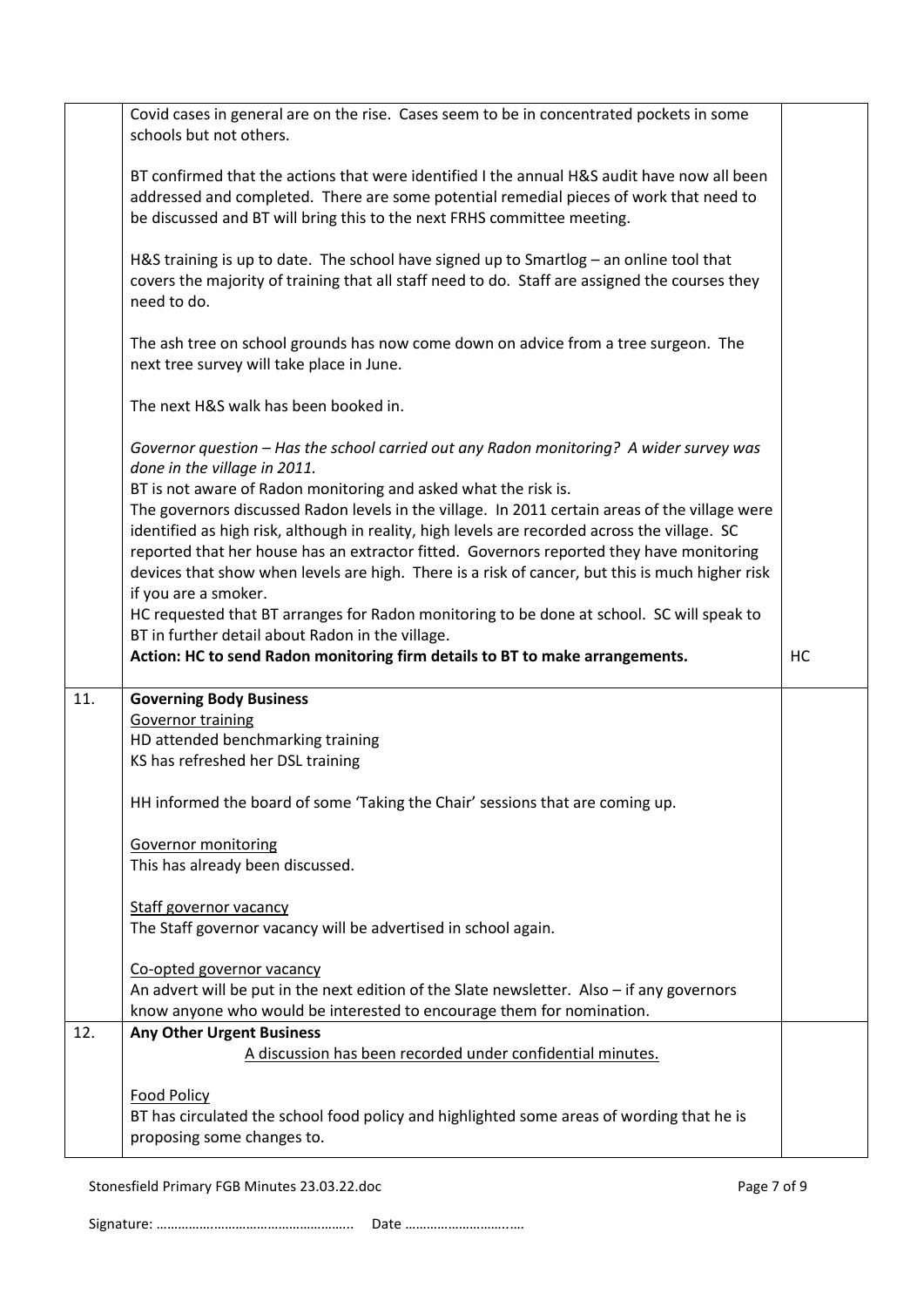| Next Governing Body Meeting: 27th April 2022                                                                                                     |           |
|--------------------------------------------------------------------------------------------------------------------------------------------------|-----------|
| Meeting ended at 9.22pm                                                                                                                          |           |
| water and milk".                                                                                                                                 |           |
| A decision was made to amend the wording to read "Healthy drinks are promoted such as                                                            | <b>BT</b> |
| Governors suggested at some point to survey the parents to gain their views.                                                                     |           |
| diet is in place and allowances will of course be made.                                                                                          |           |
| There will be a small number of pupils for whom medical conditions will mean a particular                                                        |           |
| options, but to get the balance right and not create a backlash with parents.                                                                    |           |
| The governors discussed the subject in detail. There is support for promoting healthy                                                            |           |
| primary school                                                                                                                                   |           |
| running against that good work to allow sugary drinks and snacks when the children are in                                                        |           |
| The Early Years sector is working hard promoting oral health and hygiene and it would be                                                         |           |
| discouraged / not allowed. BT confirmed that there have been some comments raised<br>about unfairness with what some children have at lunchtime. |           |
| In particular squash and fruit juices / chocolate bars brought in from home need to be                                                           |           |
| children regardless of the lunch option they have.                                                                                               |           |
| The school has a duty to promote healthy options and BT would like to see this for all                                                           |           |
| lunches around offering / promoting healthy options.                                                                                             |           |
| He explained that there are some inconsistencies between school dinners and packed                                                               |           |

# **Actions log**

| <b>Meeting</b> | Agenda         | <b>Action Required</b>                                                                                                                                                                                     | <b>By</b>              | By   | <b>Outcome</b>                                                      |
|----------------|----------------|------------------------------------------------------------------------------------------------------------------------------------------------------------------------------------------------------------|------------------------|------|---------------------------------------------------------------------|
| date           | <b>Item</b>    |                                                                                                                                                                                                            | whom                   | when |                                                                     |
| 09.02.2022     | 2              | 1. Raise S106 funding at the next<br>OCC strategy meeting.<br>2. Keep chasing Kevin Griffin for<br>an answer to include<br>confirmation of what the funds<br>can be used for / any conditions<br>attached. | <b>BT</b><br><b>BT</b> |      | See notes made<br>under agenda item<br>4.                           |
| 09.02.2022     | 4              | Minutes of 24.11.21 to be signed<br>by the chair and filed at the<br>school                                                                                                                                | <b>HH</b>              |      | Completed                                                           |
| 09.02.2022     | 5              | Email the boiler repair quote and<br>service contract to LD to review                                                                                                                                      | BT / LD                |      | BT emailed quote<br>to $LD$ .<br>See notes under<br>agenda item 4.  |
| 09.02.2022     | 5              | BT will discuss rescheduling the<br>Co Chair meeting with Joseph<br>when he next visits the school.                                                                                                        | <b>BT</b>              |      | Completed and<br>conversation with<br>JR has been had.              |
| 09.02.2022     | $\overline{7}$ | Complaints policy document<br>name to be changed                                                                                                                                                           | <b>BT</b>              |      | Completed                                                           |
| 09.02.2022     | 8              | Check that all governors are up to<br>date with safeguarding training                                                                                                                                      | <b>BT</b>              |      | Completed - BT<br>will remind<br>governors when<br>training is due. |

Stonesfield Primary FGB Minutes 23.03.22.doc Page 8 of 9